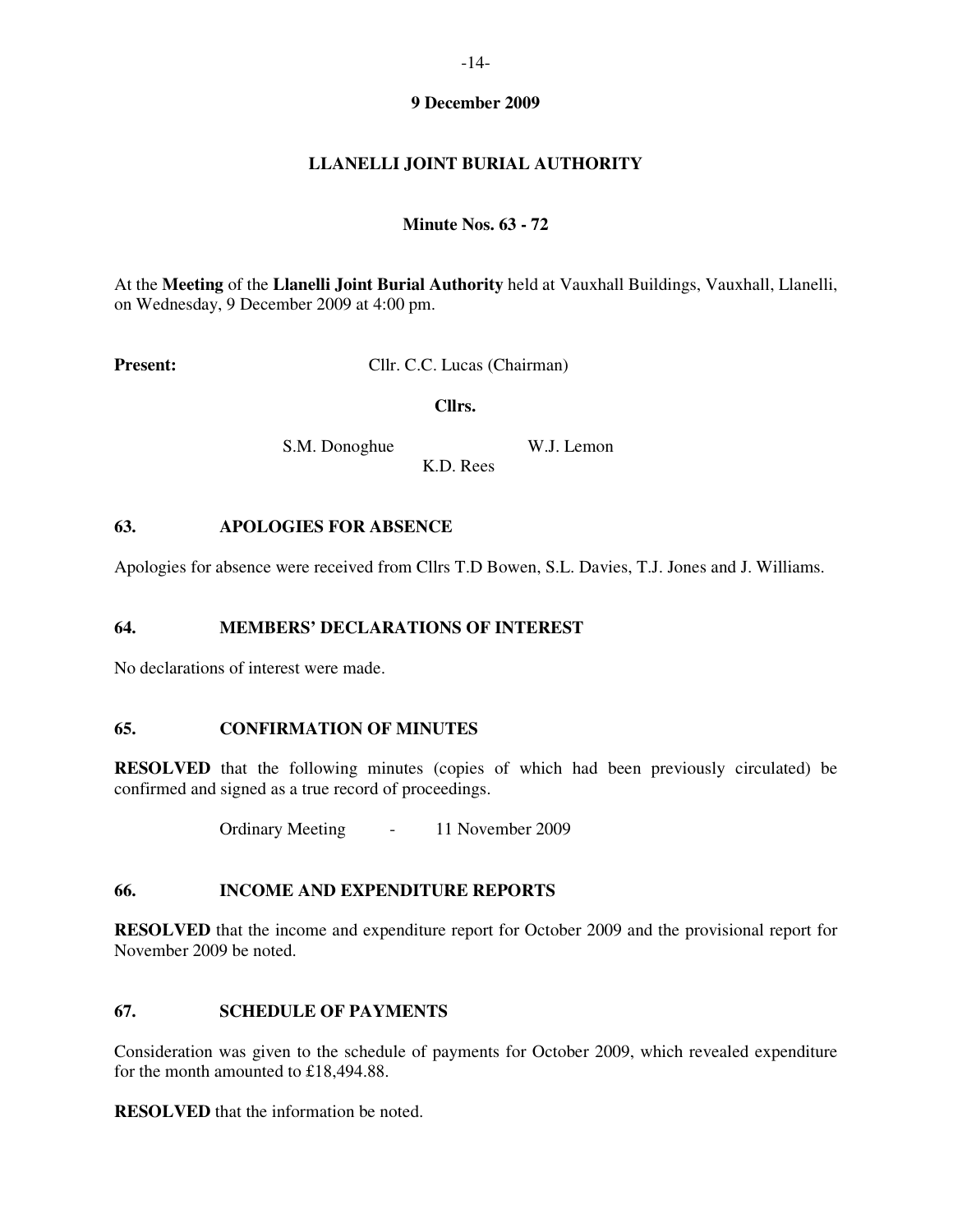## **9 December 2009**

### **68. CHRISTMAS HOLIDAY ARRANGEMENTS**

**RESOLVED** that in accordance with Minute No.45 (10 December 2003), this year's Christmas holiday arrangements at the cemetery be confirmed as detailed below, with two and a half days annual leave being added to employees' annual leave entitlement for 2009/2010.

| Thursday  | 24 |         |      | December 2009 Christmas Eve (finish at 12.00 noon) |
|-----------|----|---------|------|----------------------------------------------------|
| Friday    | 25 |         |      | December 2009 Christmas Day                        |
| Saturday  | 26 |         |      | December 2009 Boxing Day                           |
| Sunday    | 27 |         |      | December 2009 Non Working day                      |
| Monday    | 28 |         |      | December 2009 Bank Holiday (in lieu of Boxing Day) |
| Tuesday   | 29 |         |      | December 2009 Locally agreed holiday               |
| Wednesday | 30 |         |      | December 2009 Normal working day                   |
| Thursday  | 31 |         |      | December 2009 New Year's Eve (normal working day)  |
| Friday    | 1  | January |      | 2010 New Year's Day                                |
| Saturday  | 2  | January |      | 2010 Non working day                               |
| Sunday    | 3  | January |      | 2010 Non working day                               |
| Monday    | 4  | January | 2010 | Resume normal work pattern                         |

#### **69. DRAINAGE INFRASTRUCTURE PROBLEMS**

The Cemetery Manager outlined areas within the cemetery which were prone to excess flooding namely Section 7, Section 5F and Gardens of Remembrance 3 and 4. Members were informed why the flooding was so severe in these areas and then considered proposals for improving conditions together with the associated costs, which amounted to £1750. The Cemetery Manager stated that no budget provision was available to do the work and if approved the money would have to be drawn from general reserves. After a brief discussion it was

**RESOLVED** that the report be accepted and approval be given to install new drainage infrastructure in the said sections and that the costs be met from general reserves.

## **70. LANDSCAPING - SECTION 9**

The Cemetery Manager outlined plans to landscape an area within section 9. Members were informed that before any landscaping could take place a large amount of trees and hedgerow had to be cut back and this had to be done at the earliest opportunity due to the protection controls of nesting birds during the spring and summer seasons. The Cemetery Manager stated that the work would cost £1600 but no budget provision was available and if approved the money would have to be drawn from general reserves. After a brief discussion it was

**RESOLVED** that the report be accepted and the cost of the work be met from general reserves.

## **71. LLANELLI CREMATORIUM LTD – PAYMENT OF RENT**

The Secretary informed Members that he had received a letter from Llanelli Crematorium Ltd. applying for permission to pay the rent payment monthly by Direct Debit. After a brief discussion it was